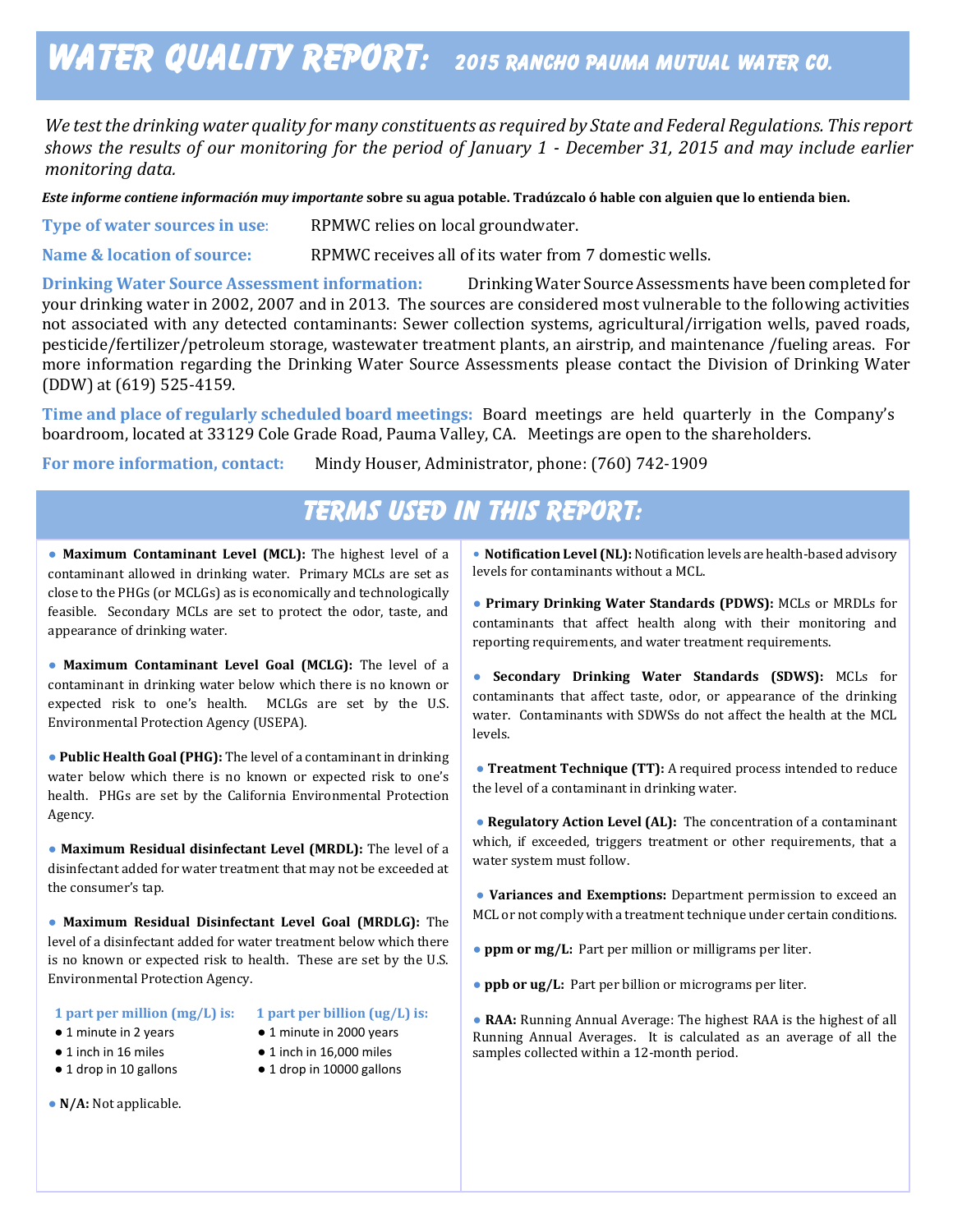**The sources of drinking water** (both tap water and bottled water) include rivers, lakes, streams, ponds, reservoirs, springs, and wells. As water travels over the surface of the land or through the ground, it dissolves naturally-occurring minerals and, in some cases, radioactive material, and can pick up substances resulting from the presence of animals or from human activity.

**Contaminants that may be present in source water include:** 

- **Microbial contaminants,** such as viruses and bacteria that may come from sewage treatment plants, septic systems, agricultural livestock operations, and wildlife.
- **Inorganic contaminants,** such as salts and metals, that can be naturally-occurring or result from urban storm water runoff, industrial or domestic wastewater discharges, oil and gas production, mining, or farming.
- **Pesticides and herbicides,** that may come from a variety of sources such as agriculture, urban storm water runoff and residential uses.
- **Organic chemical contaminants,** including synthetic and volatile organic chemicals that are by-products of industrial processes and petroleum production, and can also come from gas stations, urban storm water runoff, agricultural application and septic systems.
- **Radioactive contaminants,** which can be naturally-occurring or be the result of oil and gas production and mining activities.

**In order to ensure that tap water is safe to drink**, the USEPA and the State Water Resources Control Board (State Board) prescribe regulations that limit the amount of certain contaminants in water provided by public water systems. State Board regulations also establish limits for contaminants in bottled water that provide the same protection for public health.

**Tables 1,2,3,4 & 5 list all of the drinking water contaminants that were detected during the most recent sampling for the constituent.** The presence of these contaminants in the water does not necessarily indicate that the water poses a health risk. The State Board allows us to monitor for certain contaminants less than once per year because the concentrations of these contaminants do not change frequently. Some of the data, though representative of the water quality, are more than one year old.

| TABLE 1 - SAMPLING RESULTS SHOWING THE DETECTION OF COLIFORM BACTERIA   |                                     |                                            |                                                                                                                                  |             |                                            |  |  |  |
|-------------------------------------------------------------------------|-------------------------------------|--------------------------------------------|----------------------------------------------------------------------------------------------------------------------------------|-------------|--------------------------------------------|--|--|--|
| <b>Microbiological Contaminants</b><br>(completed if bacteria detected) | <b>Highest No. of</b><br>detections | No. of<br><b>Months</b><br>in<br>violation | <b>MCL</b>                                                                                                                       | <b>MCLG</b> | <b>Typical Source</b><br>of Bacteria       |  |  |  |
| Total Coliform Bacteria                                                 | (In a month)<br>$\theta$            | $\theta$                                   | More than 1 sample in a<br>given month with detection                                                                            | $\theta$    | Naturally<br>present in the<br>environment |  |  |  |
| Fecal Coliform or e. coli                                               | $\theta$                            | $\mathbf{0}$                               | A routine sample and a<br>repeat sample detect total<br>coliform, and either sample<br>also detects fecal coliform or<br>E. coli | $\Omega$    | Human and<br>animal fecal<br>waste         |  |  |  |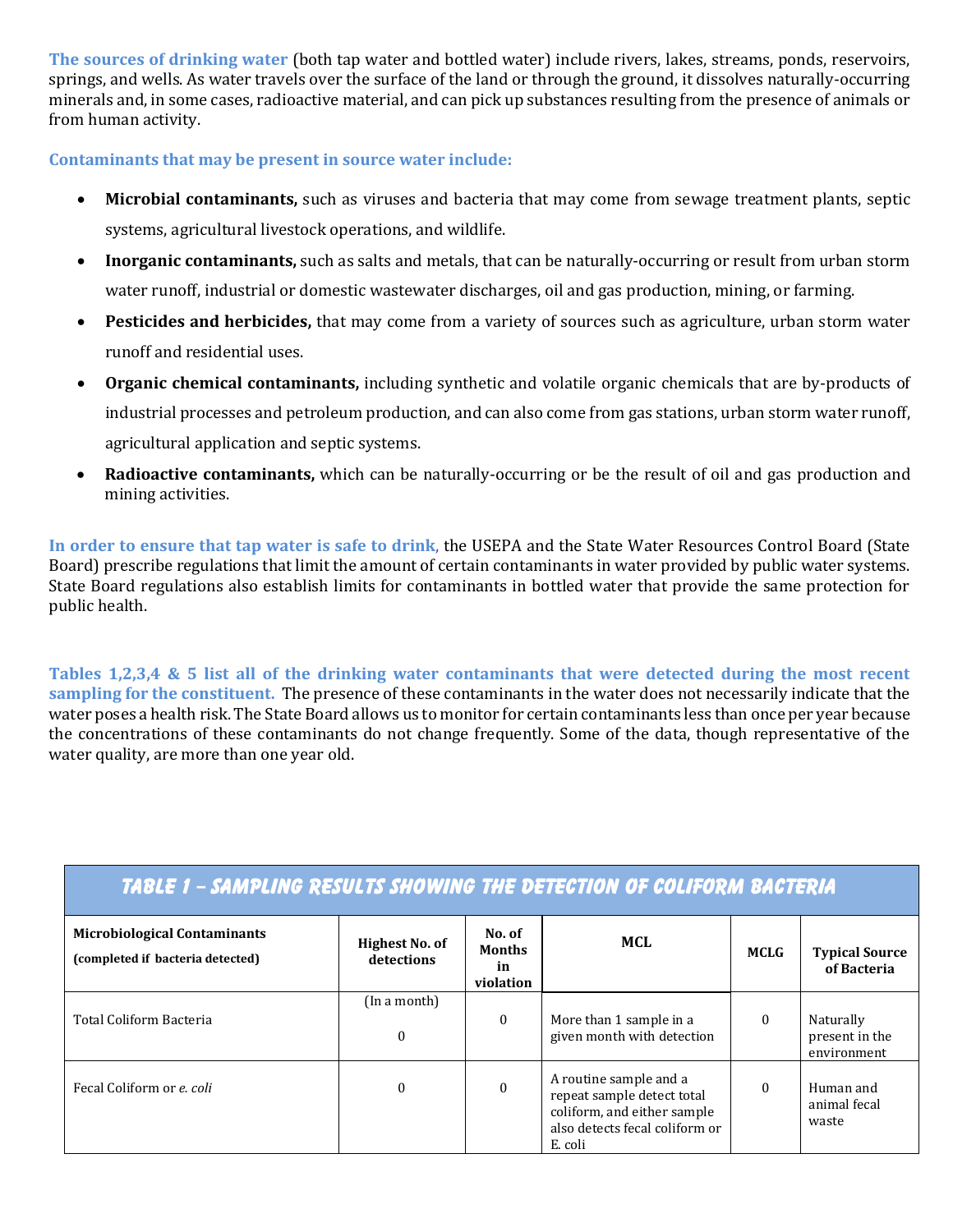## TABLE 2 – SAMPLING RESULTS SHOWING THE DETECTION LEAD AND COPPER

| <b>Lead and Copper</b><br>(Tested every 3)<br>years. Data is from<br>2013) | Sample<br>Date | No. of<br>samples<br>collected | 90 <sup>th</sup><br>percentile<br>level<br>detected | No. of<br>sites<br>exceeding<br>Action<br>Level | Action<br>Level | <b>PHG</b> | <b>Typical Source of Contaminant</b>                                                                                          |
|----------------------------------------------------------------------------|----------------|--------------------------------|-----------------------------------------------------|-------------------------------------------------|-----------------|------------|-------------------------------------------------------------------------------------------------------------------------------|
| Lead $(ug/L)$                                                              | 7/2013         | 10                             | <b>ND</b>                                           | $\mathbf{0}$                                    | 15              | 0.2        | Internal corrosion of household plumbing<br>systems; discharges from industrial<br>manufacturers; erosion of natural deposits |
| Copper $(mg/L)$                                                            | 7/2013         | 10                             | 0.56                                                | $\mathbf{0}$                                    | 1.3             | 0.3        | Internal corrosion of household plumbing<br>systems; discharges from industrial<br>manufacturers; erosion of natural deposits |

| TABLE 3 - SAMPLING RESULTS FOR SODIUM AND HARDNESS         |                |                                       |                               |           |                      |                                                                                                                                                    |  |
|------------------------------------------------------------|----------------|---------------------------------------|-------------------------------|-----------|----------------------|----------------------------------------------------------------------------------------------------------------------------------------------------|--|
| Chemical or<br><b>Constituent</b> (and<br>reporting units) | Sample<br>date | Level<br><b>Detected</b><br>(average) | Range of<br><b>Detections</b> | MCL       | <b>PHG</b><br>(MCLG) | <b>Typical Source of Contaminant</b>                                                                                                               |  |
| Sodium $(mg/L)$                                            | 2014           | 66                                    | $52 - 130$                    | <b>NA</b> | NA                   | Salt present in the water is generally<br>naturally occurring                                                                                      |  |
| Hardness $(mg/L)$                                          | 2014           | 389                                   | $250 - 710$                   | NA        | NA                   | Sum of polyvalent cations present in<br>the water, generally magnesium and<br>calcium are naturally occurring                                      |  |
| Magnesium (ppm)                                            | 2014           | 34                                    | $22 - 67$                     | <b>NA</b> | NA                   | A mineral involved in many processes<br>in the body including nerve signaling,<br>the building of healthy bones, and<br>normal muscle contractions |  |

| TABLE 4 - DETECTION OF CONTAMINANTS WITH A PRIMARY DRINKING WATER STANDARD |                |                                       |                               |                |                      |                                                                                                                                                                                             |  |
|----------------------------------------------------------------------------|----------------|---------------------------------------|-------------------------------|----------------|----------------------|---------------------------------------------------------------------------------------------------------------------------------------------------------------------------------------------|--|
| Chemical or<br><b>Constituent</b> (and<br>reporting units)                 | Sample<br>date | Level<br><b>Detected</b><br>(average) | Range of<br><b>Detections</b> | <b>MCL</b>     | <b>PHG</b><br>(MCLG) | <b>Typical Source of Contaminant</b>                                                                                                                                                        |  |
| Gross Alpha (pCi/L)                                                        | 2011-2014      | 1.31                                  | $0.59 - 2.62$                 | 15             | (0)                  | Erosion of natural deposits                                                                                                                                                                 |  |
| Barium (mg/L)                                                              | 2011-2014      | 0.03                                  | $ND - 0.13$                   | $\mathbf{1}$   | 2                    | Discharge of oil drilling wastes and from<br>metal refineries; erosion of natural<br>deposits                                                                                               |  |
| Fluoride (mg/L)                                                            | 2014           | $\overline{\mathcal{L}}$              | $.1 - .2$                     | $\overline{2}$ | $\mathbf{1}$         | Erosion of natural deposits; water additive<br>which promotes strong teeth; discharge<br>from fertilizer and aluminum factories                                                             |  |
| Nitrate (as N) (mg/L)                                                      | 2015           | 2.7                                   | $ND - 10.84$                  | 10             | 10                   | Runoff and leaching from fertilizer use;<br>leaching from septic tanks and sewage;<br>erosion of natural deposits                                                                           |  |
| Selenium (ug/L)                                                            | 2014           | 2.2                                   | $ND - 10$                     | 50             | 30                   | Discharge from petroleum, glass, and<br>metal refineries ; erosion of natural<br>deposits; discharge from mines and<br>chemical manufactures; runoff from<br>livestock lots (feed additive) |  |